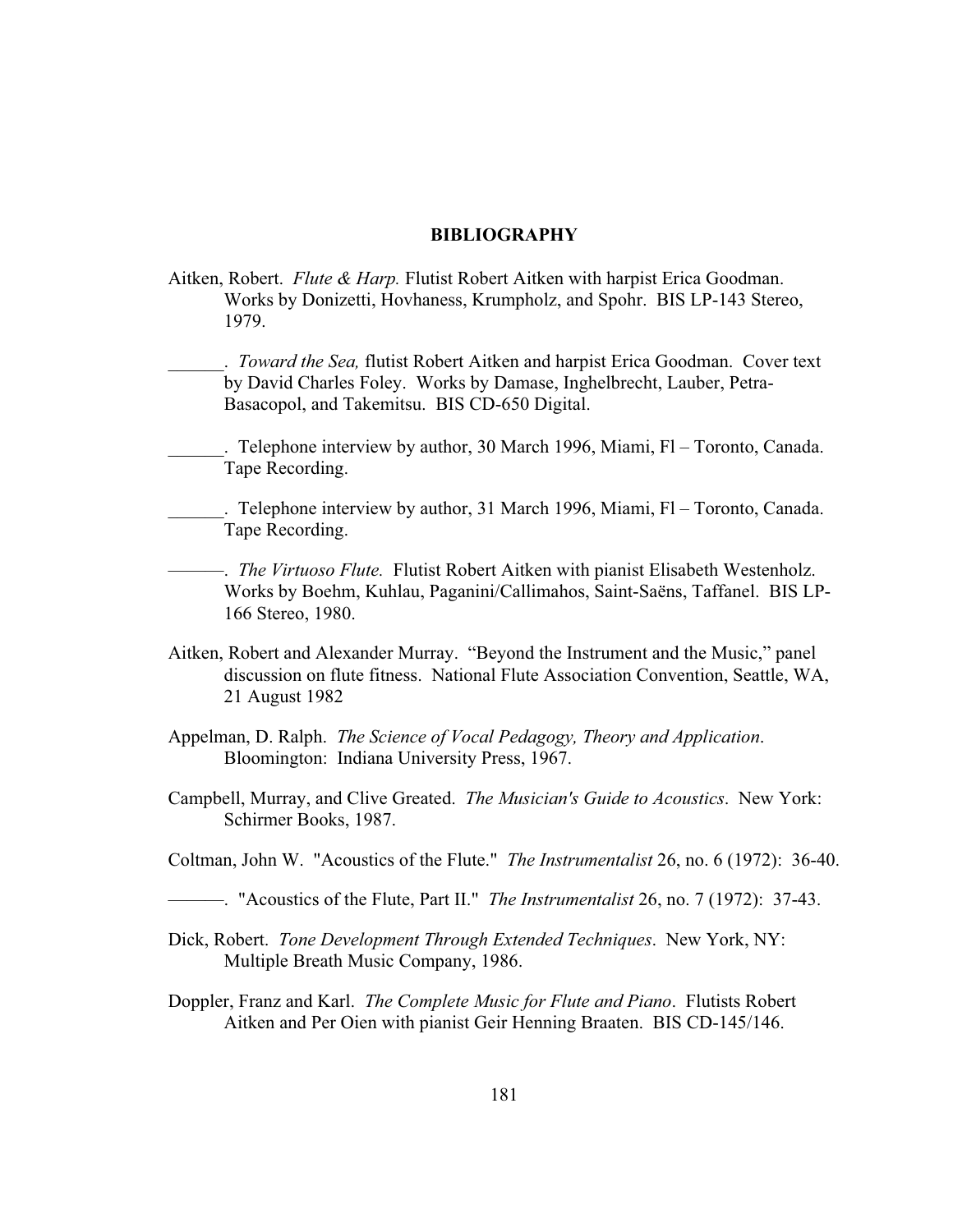Fletcher, Neville H. "Acoustics Correlates of Flute Performance Technique." *Journal of the Acoustical Society of America* 57, no. 1 (1975): 233-37.

\_\_\_\_\_\_. "Some Acoustic Principles of Flute Technique." *The Instrumentalist* 28, no. 7 (1974): 57-61.

- Fletcher, Neville H., and Thomas D. Rossing. *The Physics of Musical Instruments*. New York: Springer-Verlag, 1991.
- Flute Network. "The Flute Network 1999 Master Class Listings," Online database. Available from http://www.flutenet.com/msclass; Internet; accessed 21 June 1999.
- Gartner, Jochen. *The Vibrato, With Particular Consideration Given to the Situation of the Flutist*. English translation by Einer W. Anderson. Regensburg: Gustav Bosse Verlag, 1981.
- Hall, Donald E. *Musical Acoustics*. Second ed. Pacific Grove, CA: Brooks/Cole Publishing Co, 1991.
- Hahn, Richard R. *Practical Hints on Playing the Flute*. In collaboration with James D. Ployhar. Miami, FL: Warner Brothers Publications, 1983.

\_\_\_\_\_\_. "The Flute Embouchure and the Soda Straw." *The Instrumentalist* 30, no. 3 (1975): 46-50.

Kohler, Ernesto. *25 Romantic Etudes, Op. 66*. Melville, NY: Belwin Mills.

Krell, John C., compiled and annotated by. *20th Century Orchestra Studies for Flute*. New York: G. Schirmer, 1973.

\_\_\_\_\_\_. *Kincaidiana, a Flute Player's Notebook*. Culver City, CA: Trio Associates, 1973.

Kujala, Walfrid. "Take Your Pick, Winds of Change." *Flute Talk* (1994): 18-21.

Mather, Roger. *The Art of Playing the Flute, Volume I*. Iowa City: Romney Press, 1980.

- ———. *The Art of Playing the Flute, Volume II*. Iowa City: Romney Press, 1981.
- ———. *The Art of Playing the Flute, Volume III*. Iowa City: Romney Press, 1989.
- Miller, Richard. *On the Art of Singing*. New York, NY: Oxford University Press, Inc., 1996.

———. *Training Tenor Voices*. New York: Schirmer Books, 1993.